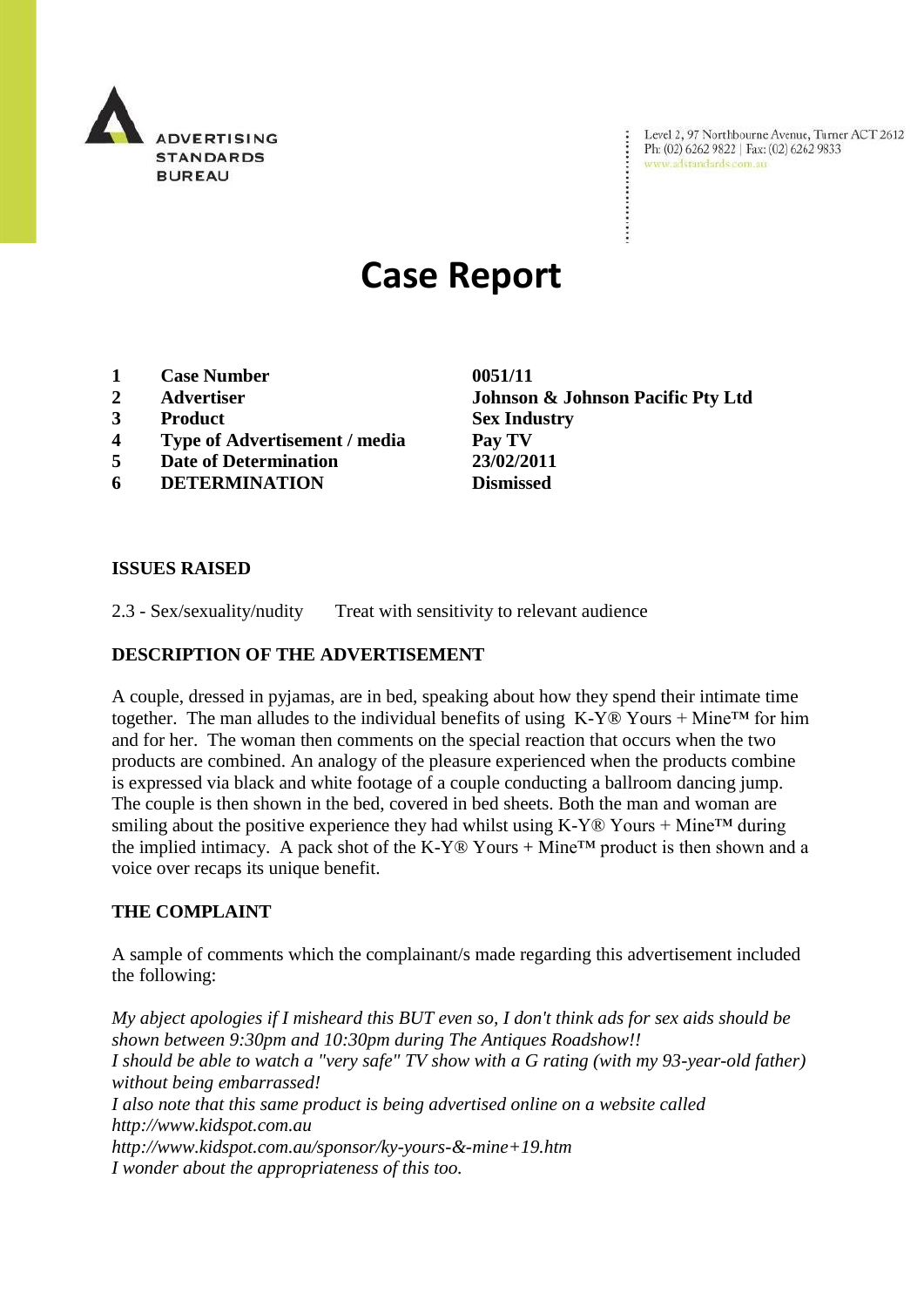## **THE ADVERTISER'S RESPONSE**

Comments which the advertiser made in response to the complainant/s regarding this advertisement include the following:

*Relevant sections of the AANA Advertiser Code of Ethics (the Code) Your letters refer to the following sections of the Code:*

*(a) Section 2.3 – "Advertising or marketing communications shall treat sex, sexuality and nudity with sensitivity to the relevant audience and where appropriate, the relevant programme time zone."*

*(b) Section 2.5 – "Advertising or marketing communications shall only use language which is appropriate in the circumstances and strong or obscene language shall be avoided." Response to complaint*

*The complainant has complained that the ad was too descriptive and not shown in an appropriate time slot as it was before 9.00pm.*

*In reference to the complaint about sexual intercourse, we note Section 2.3 of the Code impliedly permits use of sexual content in advertising, provided certain conditions are met. The advertiser maintains that, in accordance with this Code, the subject of sex has been treated with sensitivity and with respect to the relevant audience. The actors portray mature couples in loving relationships and all references to the act of sex are implied, rather than overt.*

*Further to this, both television advertisements created for K-Y® Yours + Mine™ are intended for mature audiences and have been assigned "M" ratings by Commercials Advice Pty Limited (CAD). According to this designation, these ads are deemed suitable for persons aged 15 years and over, and as such, were aired exclusively during the hours specified by CAD as defined below (except during Preschool (P) and Children (C) programs or adjacent to P or C periods):* 

*• Weekdays (schooldays):* 

- *8.30pm–5.00am (see Note 1)*
- *12 noon–3.00pm (see Note 2)*
- *Weekdays (school holidays) & Weekends:* 
	- *8.30pm–5.00am (see Note 1)*

*Note 1: not in G or PG programs or sport starting at or continuing past 8.30pm. If the program continues past 10.30pm, this restriction ceases to apply.* 

*Note 2: see Clause 2.10.3 of the Code of Practice for time zone difference adjustment. The language used in the advertisements was not strong or obscene and was, as shown above, appropriate to the time zone.* 

*Accordingly, we submit that the advertisements complied with Sections 2.3 and 2.5 of the Code.* 

*Response to complaint:*

*We acknowledge the complaint made by the complainant in relation to television advertisements for K-Y® Yours + Mine™ which aired during the show Law & Order SVU. Both the advertiser and its designated media agency accept responsibility for this oversight and will endeavour to ensure that in the future, no such advertising appears during programs that contain sexual violence or crimes of a sexual nature.*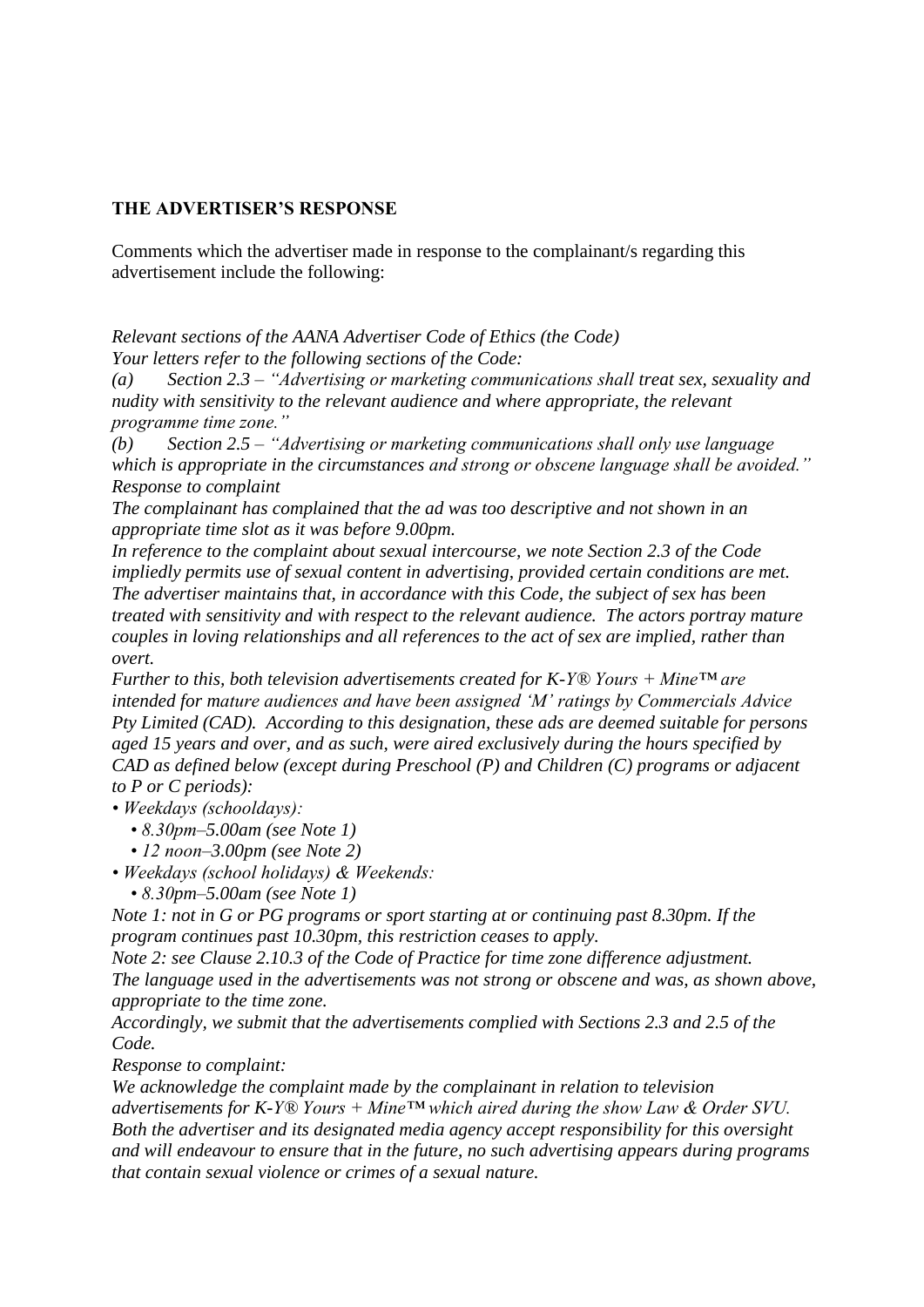*Response to complaint:*

*In reference to the objections made by the complainant, we refer to the two advertisements for K-Y® Yours + Mine™ provided to the ASB. Please note that neither advertisement makes mention of the words "vagina" or "penis".* 

*In accordance with Section 2.3 of the Code, we maintain that the subject of sex has been treated with sensitivity and with respect to the relevant audience. The actors portray mature couples in loving relationships and all references to the act of sex are implied, rather than overt.*

*The complainant claims that it was not appropriate to advertise at 8.30pm as this is a "family time slot". The claim is not supported by the classification of time slots by Commercials Advice Pty Limited (CAD). Both television advertisements are intended for mature audiences and were assigned "M" ratings by CAD. According to this designation, these ads are deemed suitable for persons aged 15 years and over, and as such, were aired exclusively during the hours specified by CAD as defined below (except during Preschool (P) and Children (C) programs or adjacent to P or C periods):* 

*• Weekdays (schooldays):* 

- *8.30pm–5.00am (see Note 1)*
- *12 noon–3.00pm (see Note 2)*
- *Weekdays (school holidays) & Weekends:* 
	- *8.30pm–5.00am (see Note 1)*

*Note 1: not in G or PG programs or sport starting at or continuing past 8.30pm. If the program continues past 10.30pm, this restriction ceases to apply.* 

*Note 2: see Clause 2.10.3 of the Code of Practice for time zone difference adjustment.*

*The language used in the advertisements was not strong or obscene and was, as shown above, appropriate to the time zone.* 

*Accordingly, we submit that the advertisements complied with Sections 2.3 and 2.5 of the Code.*

*Response to complaint:*

*The complainant states that the people portrayed in the advertising were "involved in a sexual act" and it was "very explicit and blatant". As the advertisements show, those statements are not correct.* 

*The advertiser maintains that, in accordance with this Code, the subject of sex has been treated with sensitivity and with respect to the relevant audience. The actors portray mature couples in loving relationships and all references to the act of sex are implied, rather than overt.*

*The complainant states that advertisements for K-Y® Yours +Mine™ were aired on Channel 7 at "around 8pm" on either "Bones" or "Castle" and this was an inappropriate timeslot. We do not believe the advertisements were shown before 8.30pm. According to our records the advertisements were shown on "Bones" between 9.30pm and 10.30pm and on "Castle" between 9.30pm and 10.30pm and between 10.30 and 11.30pm.* 

*Both ads for this product are intended for mature audiences and have been assigned "M" ratings by Commercials Advice Pty Limited (CAD). According to this designation, these ads are deemed suitable for persons aged 15 years and over, and as such, were aired exclusively during the hours specified by CAD as defined below (except during Preschool (P) and Children (C) programs or adjacent to P or C periods):*

*• Weekdays (schooldays):* 

- *8.30pm–5.00am (see Note 1)*
- *12 noon–3.00pm (see Note 2)*

*• Weekdays (school holidays) & Weekends:* 

 *• 8.30pm–5.00am (see Note 1)*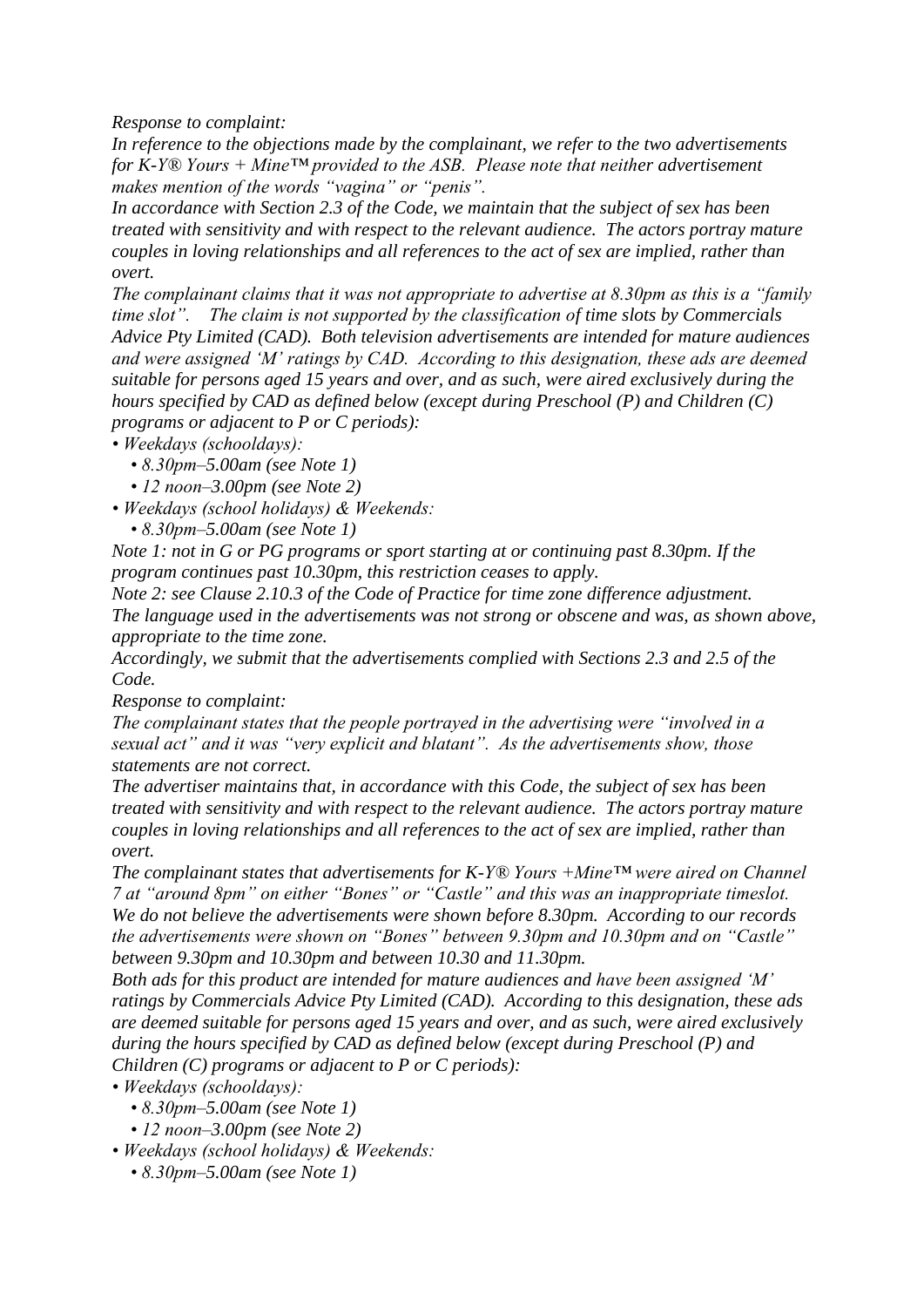*Note 1: not in G or PG programs or sport starting at or continuing past 8.30pm. If the program continues past 10.30pm, this restriction ceases to apply.* 

*Note 2: see Clause 2.10.3 of the Code of Practice for time zone difference adjustment. The language used in the advertisements was not strong or obscene and was, as shown above, appropriate to the time zone.* 

*Accordingly, we submit that the advertisements complied with the Code and in particular Sections 2.3 and 2.5 of the Code.* 

*In response to the complaint made anonymously as aired on Channel 7 at 8:30pm An anonymous complaint states that advertisements for K-Y® Yours +Mine™ were aired on Channel 7 at an inappropriate timeslot. According to the complaint, that was at 8.30pm. Both ads for this product are intended for mature audiences and have been assigned "M" ratings by Commercials Advice Pty Limited (CAD). According to this designation, these ads are deemed suitable for persons aged 15 years and over, and as such, were aired exclusively during the hours specified by CAD as defined below (except during Preschool (P) and Children (C) programs or adjacent to P or C periods):*

- *Weekdays (schooldays):* 
	- *8.30pm–5.00am (see Note 1)*
	- *12 noon–3.00pm (see Note 2)*
- *Weekdays (school holidays) & Weekends:* 
	- *8.30pm–5.00am (see Note 1)*

*Note 1: not in G or PG programs or sport starting at or continuing past 8.30pm. If the program continues past 10.30pm, this restriction ceases to apply.* 

*Note 2: see Clause 2.10.3 of the Code of Practice for time zone difference adjustment. The advertiser maintains that, in accordance with this Code, the subject of sex has been treated with sensitivity and with respect to the relevant audience. The actors portray mature couples in loving relationships and all references to the act of sex are implied, rather than overt.*

*The language used in the advertisements was not strong or obscene and was, as shown above, appropriate to the time zone.* 

*Accordingly, we submit that the advertisements complied with the Code and in particular Sections 2.3 and 2.5 of the Code.* 

*Response to complaint:*

*The complainant notes that she may have misheard the dialogue in the advertisement. We confirm this to be the case and have provided the correct dialogue as set out in the attached scripts. The advertiser maintains that, in accordance with the Code, the subject of sex has been treated with sensitivity and with respect to the relevant audience. The actors portray mature couples in loving relationships and all references to the act of sex are implied, rather than overt.*

*The complainant expresses objection to the timeslot during which the advertisement was shown.*

*We note that the two television advertisements created for K-Y® Yours + Mine™ are intended for mature audiences and have been assigned "M" ratings by Commercials Advice Pty Limited (CAD). According to this designation, these ads are deemed suitable for persons aged 15 years and over, and as such, were aired exclusively during the hours specified by CAD as defined below (except during Preschool (P) and Children (C) programs or adjacent to P or C periods):*

*• Weekdays (schooldays):* 

- *8.30pm–5.00am (see Note 1)*
- *12 noon–3.00pm (see Note 2)*

*• Weekdays (school holidays) & Weekends:*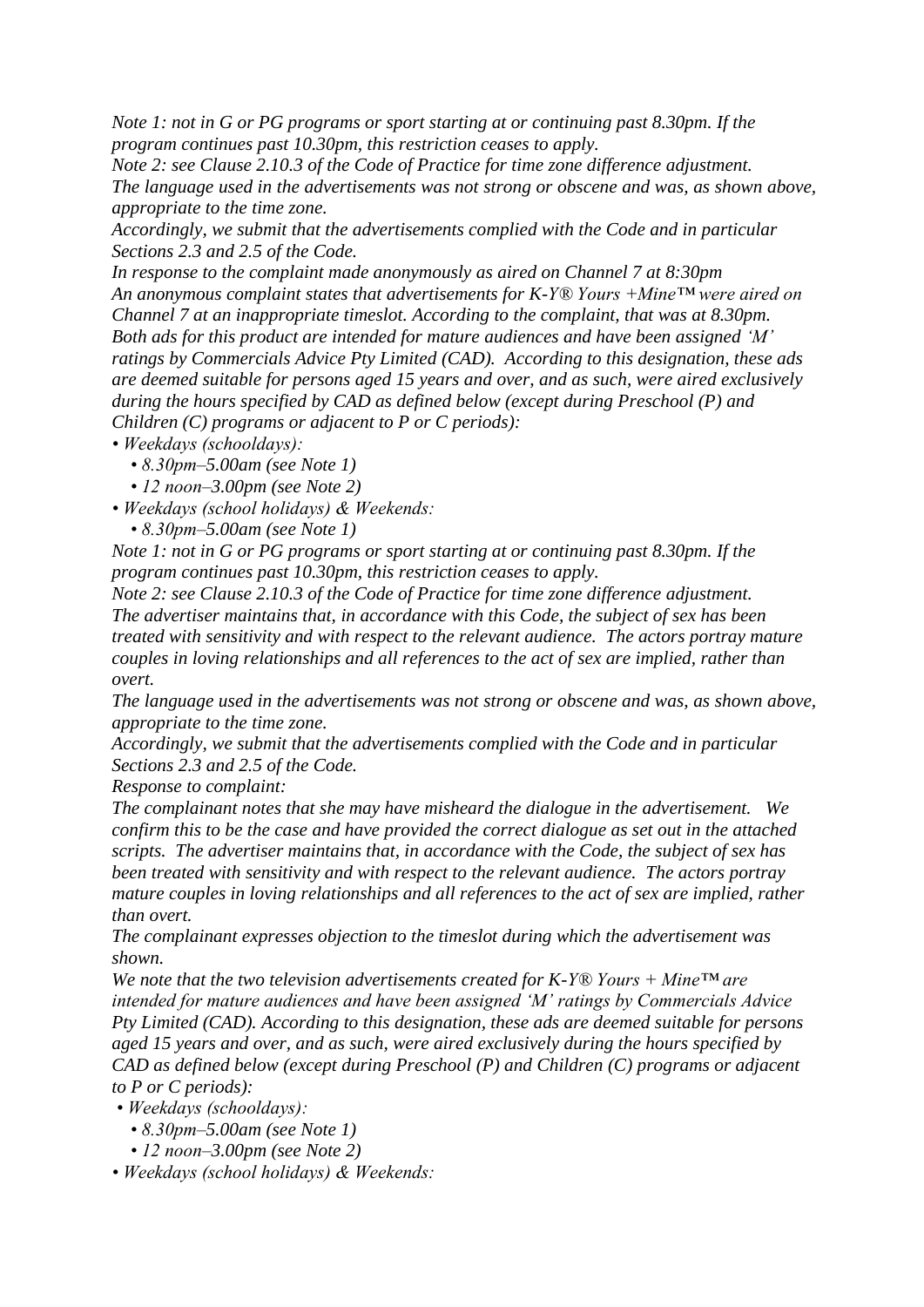*• 8.30pm–5.00am (see Note 1)* 

*Note 1: not in G or PG programs or sport starting at or continuing past 8.30pm. If the program continues past 10.30pm, this restriction ceases to apply.* 

*Note 2: see Clause 2.10.3 of the Code of Practice for time zone difference adjustment. The complainant objects to the advertisement being shown between 9.30 pm and 10.30pm and because it was shown between those times during "Antiques Roadshow" which has a "G" rating. As set out above, the advertisement was shown during a time slot defined and* 

*approved by CAD (i.e. after 8.30pm) and as Antiques Roadshow started at 9.30pm the advertisements complied with the CAD classification. Additionally, Section 2.3 states that the advertisement shall treat sex with sensitivity to the relevant audience and "where appropriate, the relevant programme time zone." Given that the show started at 9.30pm, we submit that the advertisement was shown in a relevant time zone.* 

*The language used in the advertisements was not strong or obscene and was, as shown above, appropriate to the time zone.* 

*Accordingly, we submit that the advertisements complied with the Code and, in particular, Sections 2.3 and 2.5 of the Code.* 

*Finally, the complainant expresses concern over the appearance of advertising for K-Y® Yours + Mine™ on the website www.kidspot.com.au. The advertiser would like to clarify that kidspot.com.au is a parent"s resource and intended for use by mature audiences, in particular mothers. Furthermore, the advertising that appears on this site is static, depicting only imagery of the product, packaging and brand slogan. Conclusion*

*For the reasons set out above we disagree that the advertisements were "inappropriate" or shown at an inappropriate time on television or inappropriately advertised online. We remain satisfied that the advertisements comply in all respects with the provisions of the AANA Code of Ethics (including the Codes incorporated therein), and in particular Sections 2.3 and 2.5 of the Code.* 

*We respectfully ask the Advertising Standards Board to set aside these complaints.*

### **THE DETERMINATION**

The Advertising Standards Board ("Board") considered whether this advertisement breaches Section 2 of the Advertiser Code of Ethics (the "Code").

The Board noted complainants' concerns that the advertisement is offensive, shown at inappropriate times and features inappropriate sexual language.

The Board reviewed the advertisement and noted the advertiser's response.

The Board then considered whether the advertisement was in breach of section 2.3 of the Code. Section 2.3 of the Code states: "Advertising or Marketing Communications shall treat sex, sexuality and nudity with sensitivity to the relevant audience and, where appropriate, the relevant programme time zone".

The Board noted the advertisement features a couple in bed together speaking about how KY Jelly enhances their relationship. The Board noted that the advertiser is currently able to advertise their product, provided that such advertisements are within the Code.